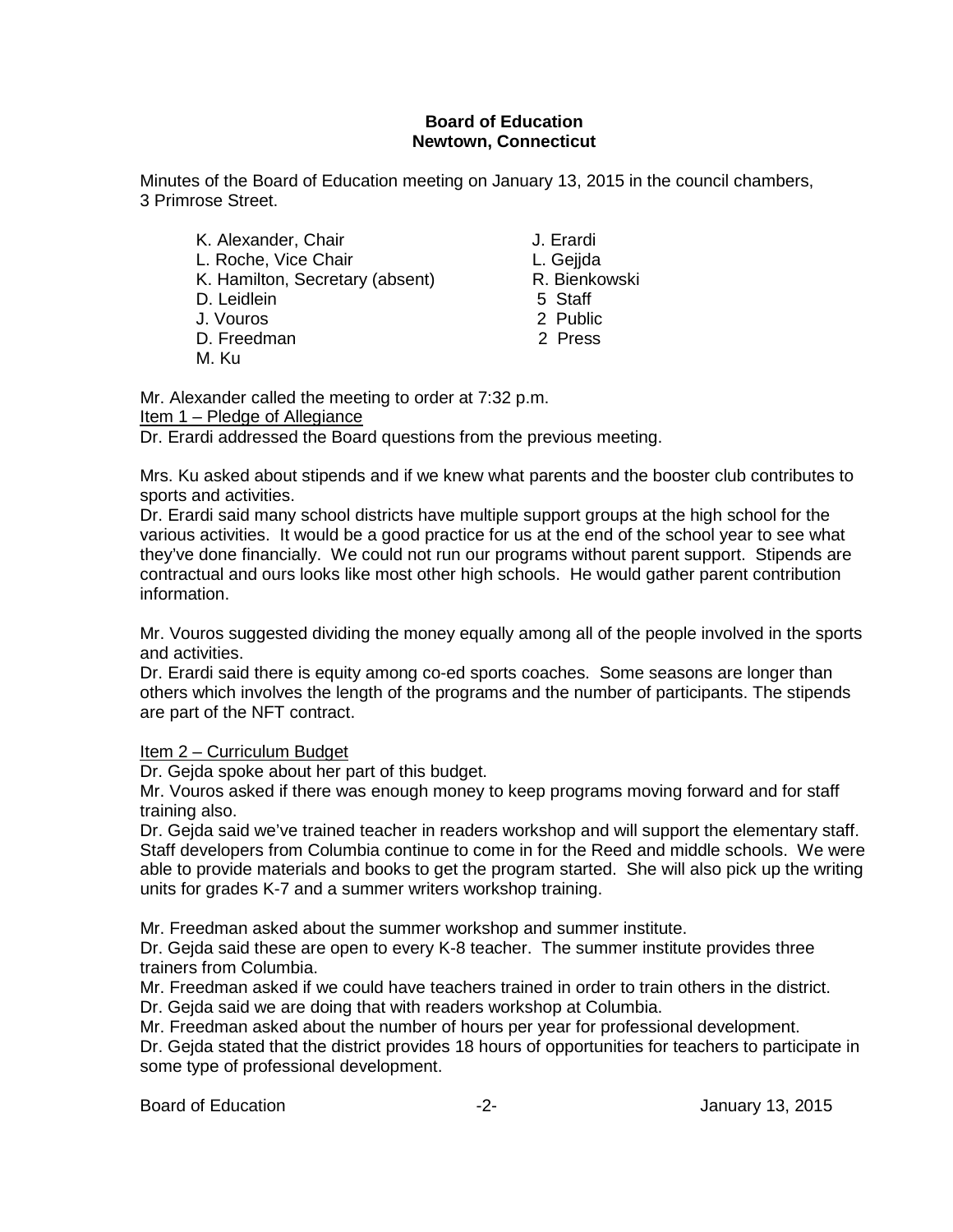Mr. Freedman referred to the various meetings involving teachers and asked for a breakdown of the number participating.

Mrs. Leidlein asked what the expectation or requirement was for teachers to attend training in grades K-8 for reader's and writers workshops.

Dr. Gejda said the focus is on the English and language arts areas. Teachers can train voluntarily during the summer and we can also require them to attend training during the school day. We have summer training for grades 5-8 teachers. We encourage teachers in other content areas to attend summer training also. Middle school social studies and science teachers collaborate as a team in looking at strategies in English as they apply to their subject areas.

Mr. Vouros asked what we pay teachers in the summer.

Dr. Gejda said by contract it is \$150 per day for six hours of training.

Mr. Alexander referred to the reduction in enrollment at the Danbury magnet school.

Dr. Gejda said the budget allows for 27 places for next year because not all allotted seats were being utilized.

Dr. Erardi said we have the flexibility each year to decide the number of seats for the next year. We project eight fewer seats for next year.

Mrs. Roche asked how many teachers are not trained in writers workshop. Dr. Gejda said when she started we offered this training. We should revisit it for everyone if possible and break it down into two years.

Mr. Freedman asked about the Powerschool training for two staff members and if it included support for parents.

Dr. Gejda said Pearson runs updates which may cause interruptions to the Parent Portal. Her budget supports the professional development for the district database administrator. The high school also has someone who could use the training.

Mr. Vouros wanted to know the number by grade level of who has not been trained in writers workshop summer offerings are nice but many don't sign up because of the pay. We need to find a solution because they all need to be trained.

Dr. Gejda said the language arts consultants are coaching the readers and writers workshops. If teachers cannot train during the summer, we will bring them in during the year or the following summer.

Item 3 – Technology Budget

Mr. Vouros spoke about the \$160,000 removed from the budget and asked what that would have been used for.

Mrs. Amodeo said she had two opportunities to replace some of that money. One was from an RFP from the state for testing and also because of a change in the E-rate funding which may return some funds.

Mr. Freedman asked if this budget takes into account the decreased enrollment. Mrs. Amodeo said it did impact the technology budget because we have to meet the needs of the required testing. Board of Education **-3-** Figure -3- All anuary 13, 2015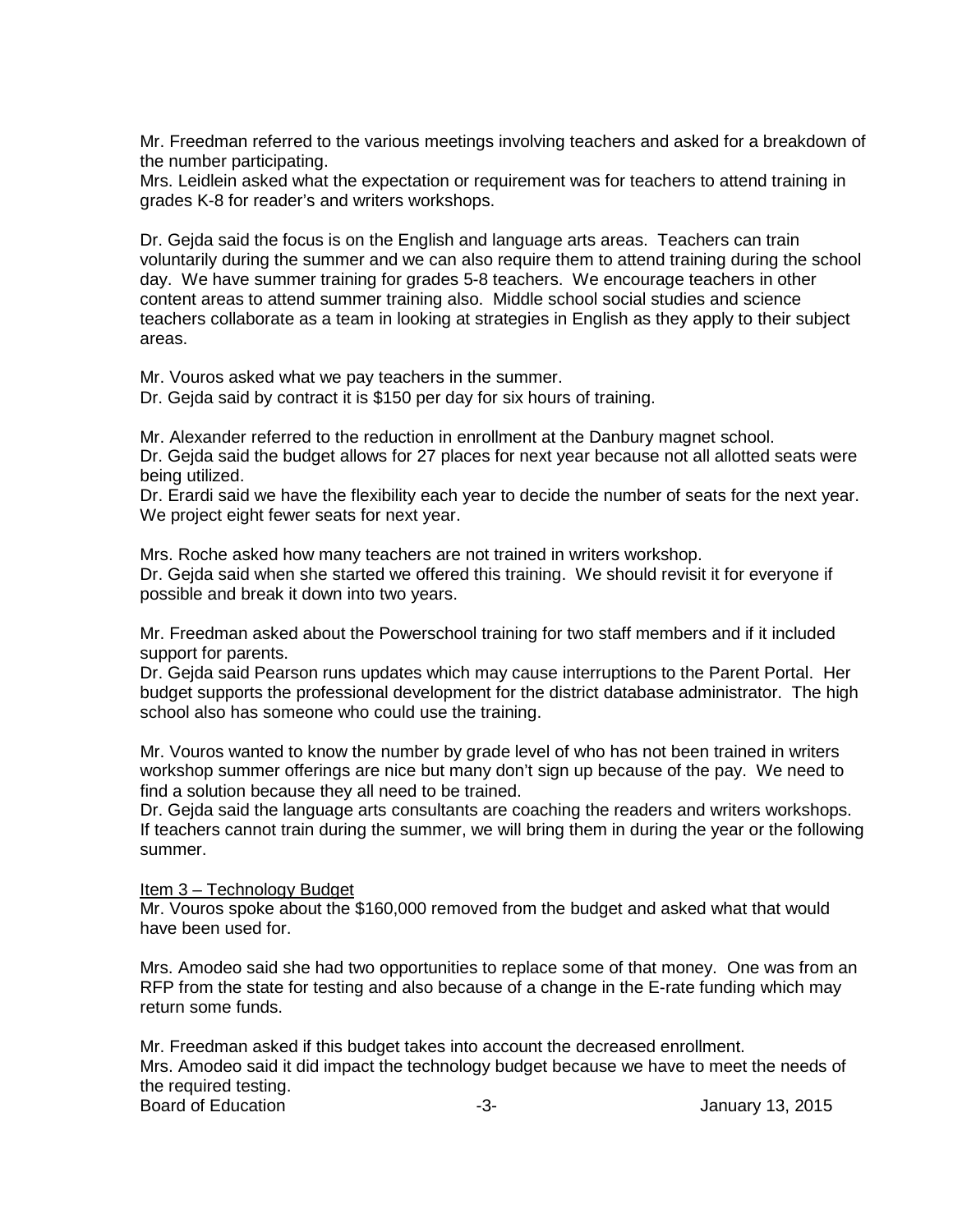Mr. Freedman referred to changing obsolescence from seven to six years.

Mrs. Amodeo said we've had replacement every seven years but the older the equipment the longer it takes to accomplish tasks. We're looking to lessen the age of our equipment to operate better.

Mrs. Leidlein asked that with online testing if there were adequate personnel in each school to deal with any issues during the testing.

Mrs. Amodeo said we had a tech person in each school last year and there were also key people to float between the labs to provide assistance.

#### Item 7 – Plant Budget

Mr. Faiella spoke about equipment and furniture increases.

Mr. Freedman asked about the water fountain requested in the Reed cafetorium and if Chartwells could help with that expense.

Mr. Bienkowski said that wouldn't fall under their responsibilities.

#### Item 4 – General Services

Mrs. Leidlein referred to the Board of Education portion of the audit expense increasing 2% and if we met with them each year.

Mr. Bienkowski said there was an initial meeting and we received a copy of the completed audit which is a report of all of the accounts for the town. We are a department within the town as a line item. There were no meetings for us to go over the report.

Mrs. Leidlein asked how much the town pays for the auditing expenses. Mr. Bienkowski said we pay \$25,000 and the town pays approximately \$50,000. Mrs. Leidlein asked if other town departments contributed, to which Mr. Bienkowski said they did not.

Mr. Freedman referred to the organizational chart listing a number of the same positions in the Board of Education and town offices and if there were any discussions about partnering with the town on other areas.

Mr. Bienkowski said he communicates closely with Bob Tait but there are differences in the educational and municipal accounting systems. For the Board of Education to be on the town platform was very costly. They came over to our system. We also work cooperatively in the maintenance area.

Mr. Freedman said the town and Board of Education have payroll, insurance and accounts payable and asked if there has been any conversation about not duplicating services on both sides.

Dr. Erardi said we will discuss options with our goals but we are obligated to be cost efficient. This will be explored.

Mr. Freedman was concerned that the legal cost of \$40,000 was not enough and we should figure out a way to have more in that account.

Dr. Erardi said we are looking at contract negotiations and litigation to be resolved. In our partnership with Cirma we are confident they will present outstanding legal counsel. We are responsible for the first \$10,000.

Mr. Bienkowski stated that Cirma is a division of CCM that insure municipalities and school districts exclusively. They have a substantial reserve developed over the years. Board of Education **Francisco Community** 13, 2015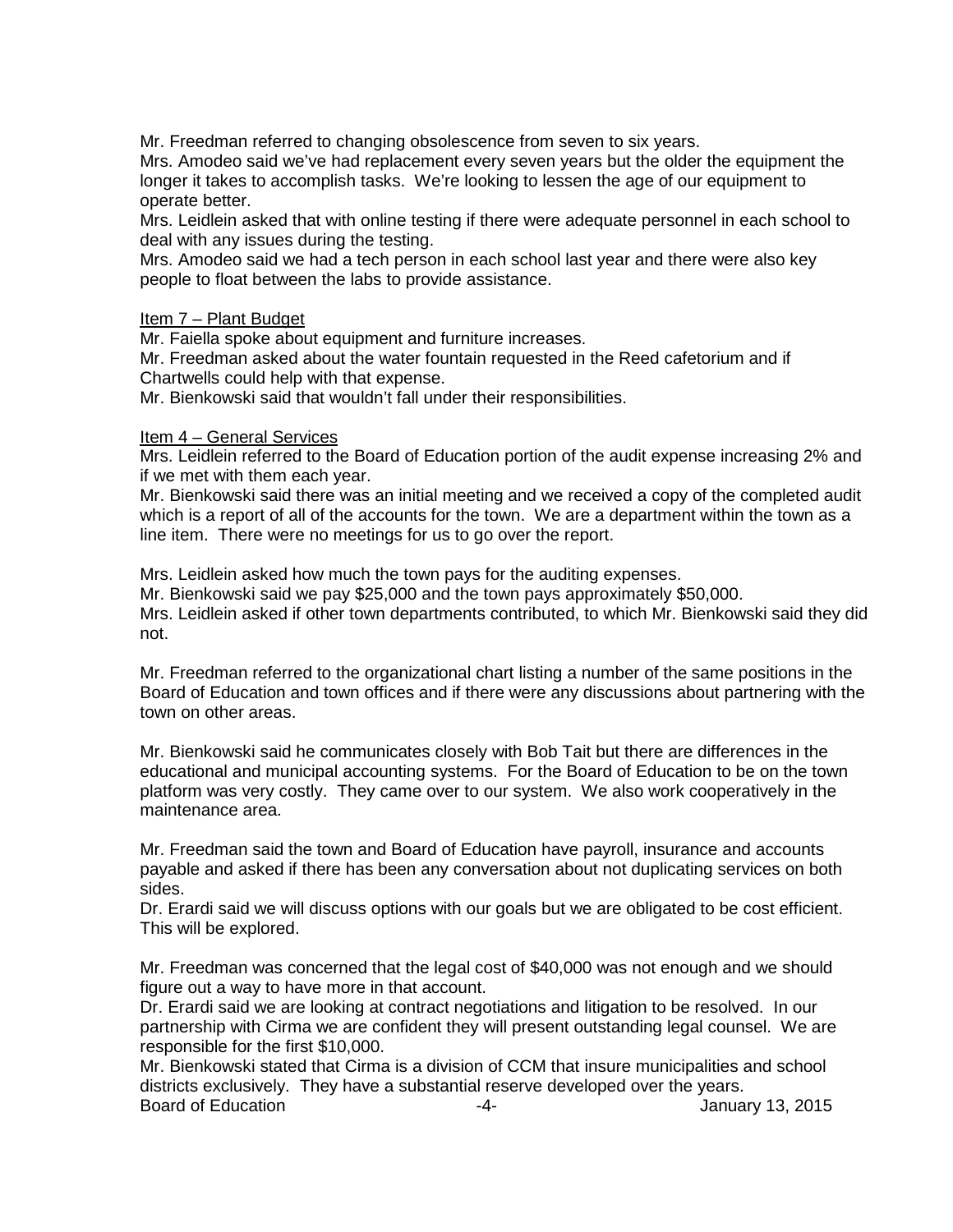Mr. Alexander mentioned the extra training for the tabletop exercise.

Mr. Pompano said the tabletop exercise was put on by MHA Consulting in Arizona. This involves the simulation of an incident in real time and we've had two so far.

#### Mrs. Ku referred to the request for monitors.

Mr. Pompano said we have exterior and interior cameras in schools. The current computers we have don't have what we need to view the cameras. The ten computers are for each school, one for him, one for Dr. Erardi and one for the town.

#### Item 5 – Continuing Education

Mr. Alexander asked what level of continuing education is required by the state. Mrs. Gellis said that would include GED, ESL, and adult mandated basic education. We pay a portion of those mandated services.

Mr. Freedman asked about the bookkeeper and computer assistant positions. Mrs. Gellis said they were 52 weeks but not full time positions and are in the secretaries' contract.

Mr. Freedman asked their function September through December.

Mrs. Gellis said during that time we work on the community brochures for adult education.

Mrs. Ku asked about the summer of 2013 program for Sandy Hook School which was also run last summer.

Dr. Gejda said that was the booster program run through the SERV Grant.

Dr. Erardi said we would run that program again next summer.

#### Item 6 – Benefits

Mr. Freedman asked a question for Ms. Hamilton which was if we were saving \$67,000 in benefits which Bob Tait mentioned at the Board of Finance meeting.

Mr. Bienkowski said when we know what the final tally is for early retirement we would be in a better position to answer that question.

Dr. Erardi said the early retirement incentive final date to submit is February 5 so we will have that information at the following meeting.

Mr. Alexander asked if it was correct that regarding medical self-funded, if we have a decline in staff we don't get a direct decline in the amount we put into the fund.

Mr. Bienkowski said that was correct. Initially, it was based on the number of employees. The true number is much higher because it's based on the current year.

Mr. Freedman asked another question from Ms. Hamilton. Is there a possible \$200,000 savings in dental?

Dr. Erardi said the timeline is the same as we are waiting for the incentives.

#### Item 8 – Transportation

Mr. Bienkowski said the budget for transportation is \$4,096,000. Our costs are still lower than four years ago. Next year is last year of a five-year contract.

Board of Education **-5-** Formulary 13, 2015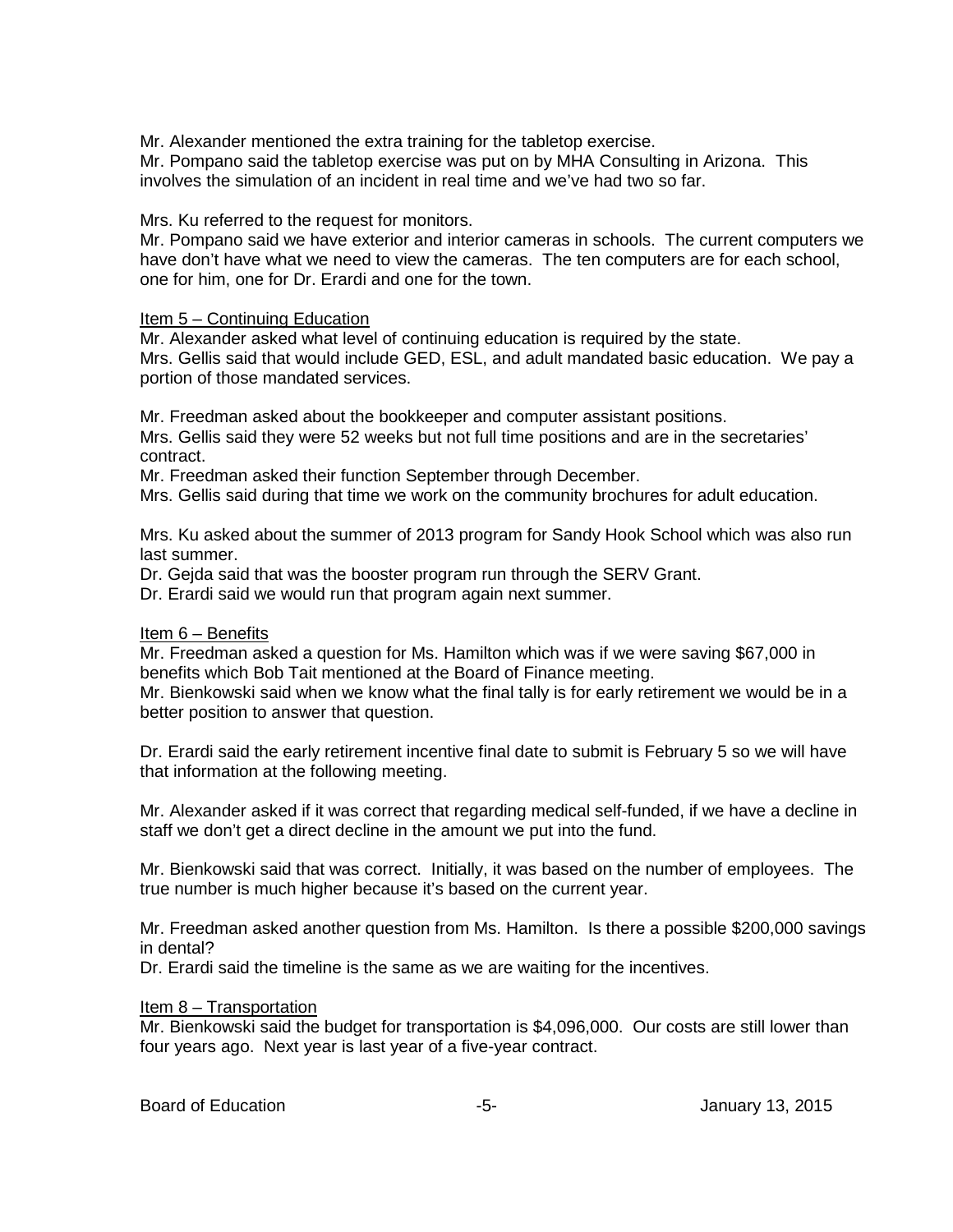Mr. Freedman asked another question from Ms. Hamilton. She wanted to know the status of the requested meeting with All-Star.

Dr. Erardi said a subcommittee meeting took place. We will bring management to a future Board meeting.

Mr. Bienkowski said we have an administration meeting next week to see if certain things are possible and then will set up the finance committee meeting.

Dr. Erardi said the subcommittee meeting with All-Star will take place prior to the February 17 Board of Education meeting.

Mr. Alexander asked to go through the expenditures and details behind out of district placements.

Mr. Bienkowski said the information is based on where they are expected to be next year. We also have to pay for the paraprofessionals. The DOJ grant was paying for one high cost transport and tuition through Dec. 31, 2014 so that will be our expense going forward. The summer programs transportation costs have also gone up.

Item 9 – Public Participation

MOTION: Mr. Freedman moved to adjourn. Mrs. Roche seconded. Motion passes unanimously.

Item 10 - Adjournment The meeting adjourned at 9:42 p.m.

Respectfully submitted:

 $\frac{1}{\sqrt{2}}$  ,  $\frac{1}{\sqrt{2}}$  ,  $\frac{1}{\sqrt{2}}$  ,  $\frac{1}{\sqrt{2}}$  ,  $\frac{1}{\sqrt{2}}$  ,  $\frac{1}{\sqrt{2}}$  ,  $\frac{1}{\sqrt{2}}$  ,  $\frac{1}{\sqrt{2}}$  ,  $\frac{1}{\sqrt{2}}$  ,  $\frac{1}{\sqrt{2}}$  ,  $\frac{1}{\sqrt{2}}$  ,  $\frac{1}{\sqrt{2}}$  ,  $\frac{1}{\sqrt{2}}$  ,  $\frac{1}{\sqrt{2}}$  ,  $\frac{1}{\sqrt{2}}$  Keith Alexander Chair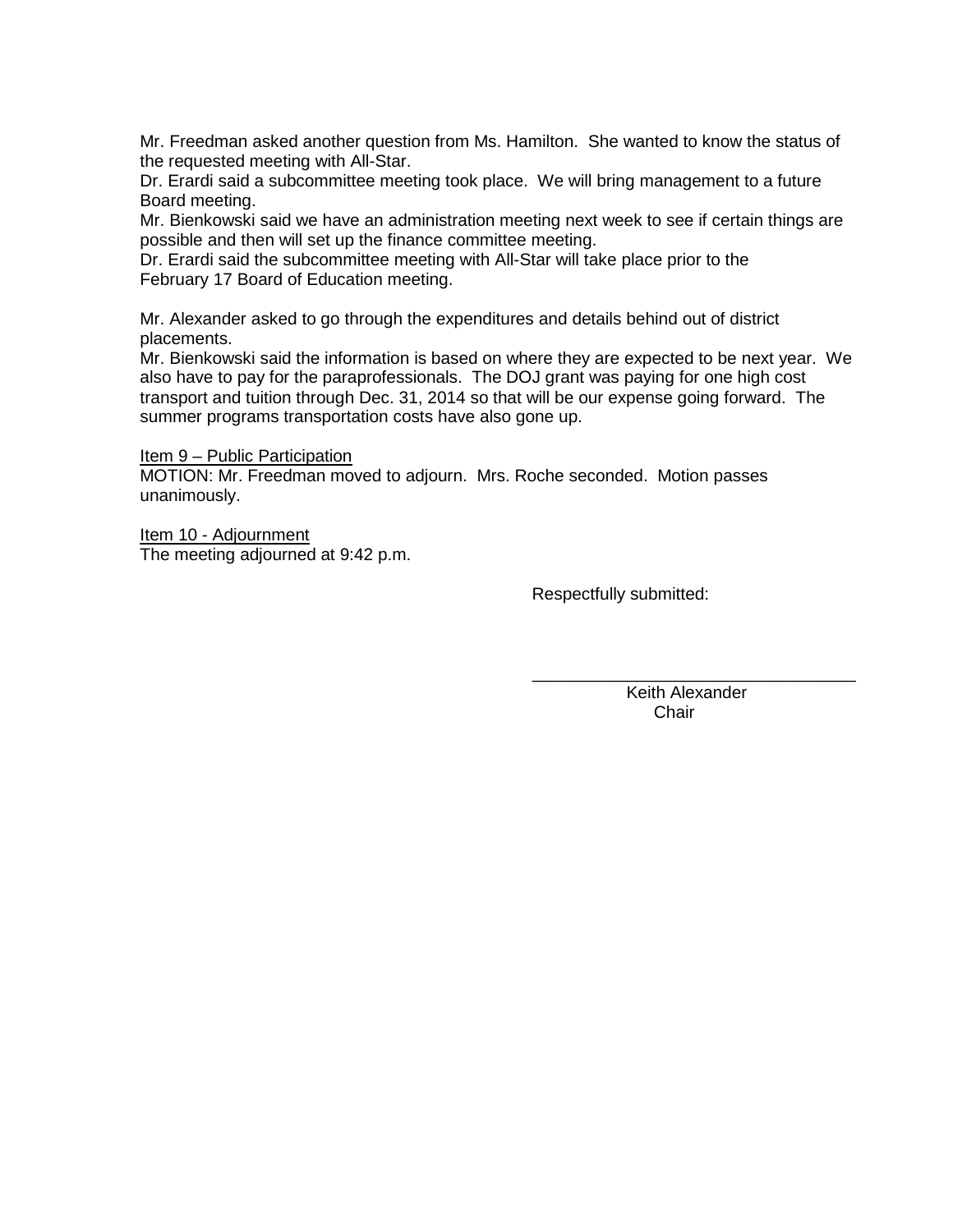### **Board of Education Questions January 8, 2015**

1) What are the actual number of paras in each elementary school and the hours that each para works?

#### **HAWLEY:**

Library = 20 hrs./week Breakdown: 1 para

Classroom = 171.25 hrs./week 7 paraeducators Breakdown: 1 para, 14 hrs./wk 1 para, 22 hrs./wk 1 para, 25 hrs./wk 3 paras, 27.5 hrs./wk 1 para, 27.75 hrs./wk

# **SANDY HOOK:** Library = 20 hrs./week

Breakdown: 1 para

Classroom =  $180.75$  hrs./wk 7 paraeducators Breakdown: 1 para 20 hrs./wk 1 para 22.5 hrs./wk 1 para 24 hrs./wk 1 para 27 hrs./wk 1 para 27.25 hrs./wk 2 paras 30 hrs./wk

#### **MIDDLE GATE:**

Library = 20 hrs./wk Breakdown: 1 para

Classroom =  $209.50$  hrs./wk 9 paraeducators Breakdown: 2 paras 20 hrs./wk 2 paras 21.25 hrs./wk 2 paras 22 hrs./wk 1 para 25 hrs./wk 2 para 29 hrs./wk

#### **HEAD O'MEADOW:**

Library =  $15$  hrs./wk Breakdown: 1 para

Classroom =  $169.50$ 7 paraeducators Breakdown: 2 paras 21 hrs./wk 2 paras 22.5 hrs/wk 3 paras 27.5 hrs./wk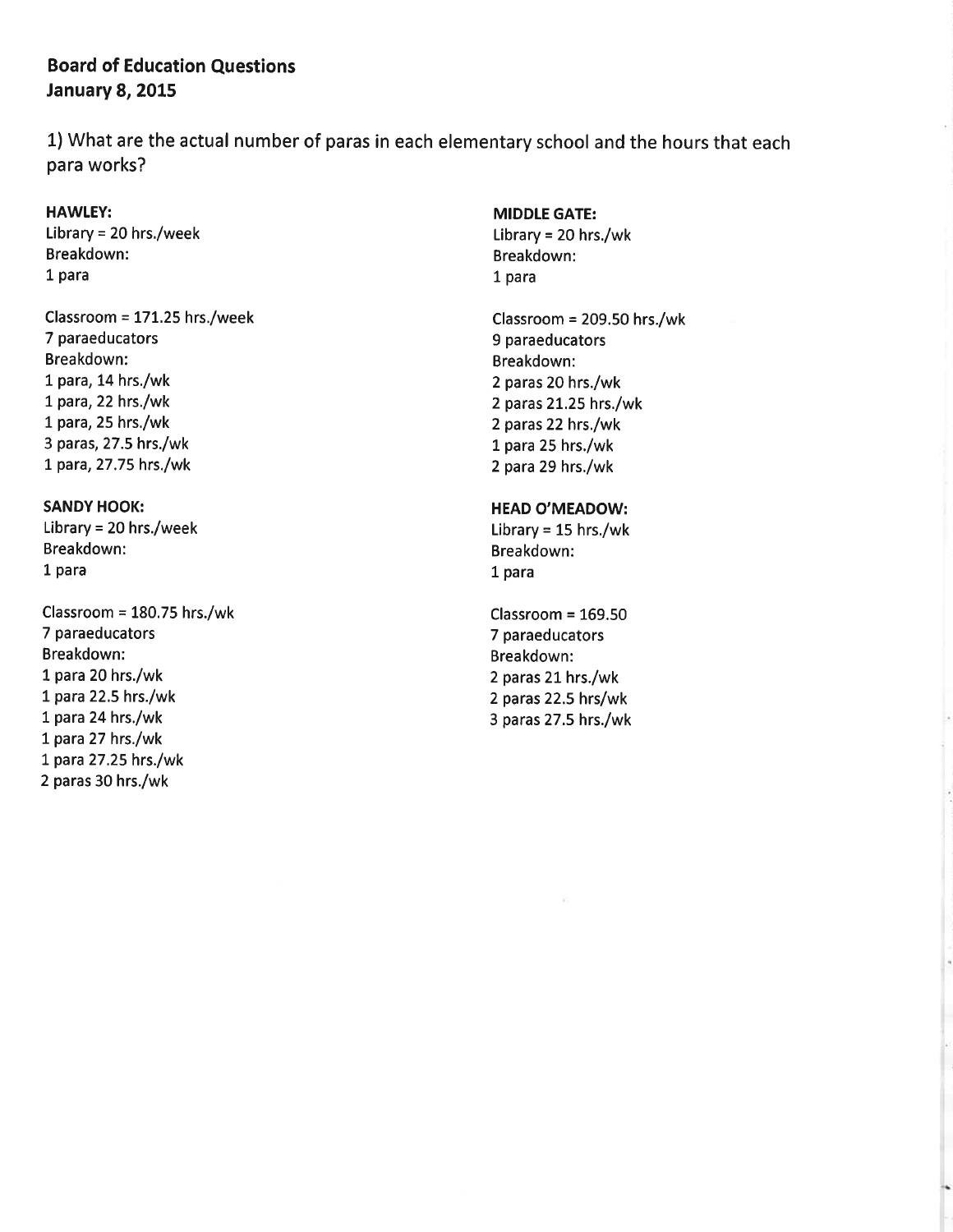2) What is the number of shared stipends (coaching and clubs) at NMS?

| NMS Activities 2015-16        |                |                               |                |
|-------------------------------|----------------|-------------------------------|----------------|
| <b>Clubs</b>                  | <b>Stipend</b> | <b>Clubs</b>                  | <b>Stipend</b> |
| JV Boys Basketball            | \$2,798        | Student Council 33% (\$4,773) | \$1,591        |
| <b>JV Girls Basketball</b>    | \$2,798        | Student Council 33% (\$4,773) | \$1,591        |
| Varsity Boys Basketball       | \$2,798        | Yearbook 25% (\$2,387)        | \$597          |
| Varsity Girls Basketball      | \$2,798        | Yearbook 25% (\$2,387)        | \$597          |
| Cheerleading                  | \$2,524        | Yearbook 25% (\$2,387)        | \$597          |
| Dance Team                    | \$2,387        | Yearbook 25% (\$2,387)        | \$596          |
| <b>Boys Baseball</b>          | \$2,524        | <b>Jazz Band Director MS</b>  | \$2,387        |
| Girls Softball 50% (\$2,524)  | \$1,262        | Lit Magazine 50% (\$2,388)    | \$1,194        |
| Girls Softball 50% (\$2,524)  | \$1,262        | Lit Magazine 50% (\$2,388)    | \$1,194        |
| <b>Basketball Scheduling</b>  | \$1,500        | Lit Magazine 50% (\$2,386)    | \$1,193        |
| Baseball/Softball Scheduling  | \$1,500        | Lit Magazine $50\%$ (\$2,386) | \$1,193        |
| Drama Club                    | \$2,387        | <b>Chamber Orchestra</b>      | \$1,931        |
| Drama Club                    | \$2,387        | <b>Concert Chior</b>          | \$1,931        |
| Intermurals                   | \$2,387        | Interact                      | \$1,931        |
| Intermurals 25%<br>$(*2,387)$ | \$597          | Math Team MS                  | \$1,931        |
| Intermurals $25\%$ (\$2,387)  | \$597          | Photography Club              | \$1,931        |
| Intermurals $50\%$ (\$2,387)  | \$1,193        | Pinata Club 50% (\$1,932)     | \$966          |
| Intermurals                   | \$2,387        | Pinata Club 50% (\$1,932)     | \$965          |
| Student Council 33% (\$4,773) | \$1,592        | <b>Tech Club MS</b>           | \$1,931        |
|                               |                | <b>Total</b>                  | \$63,925       |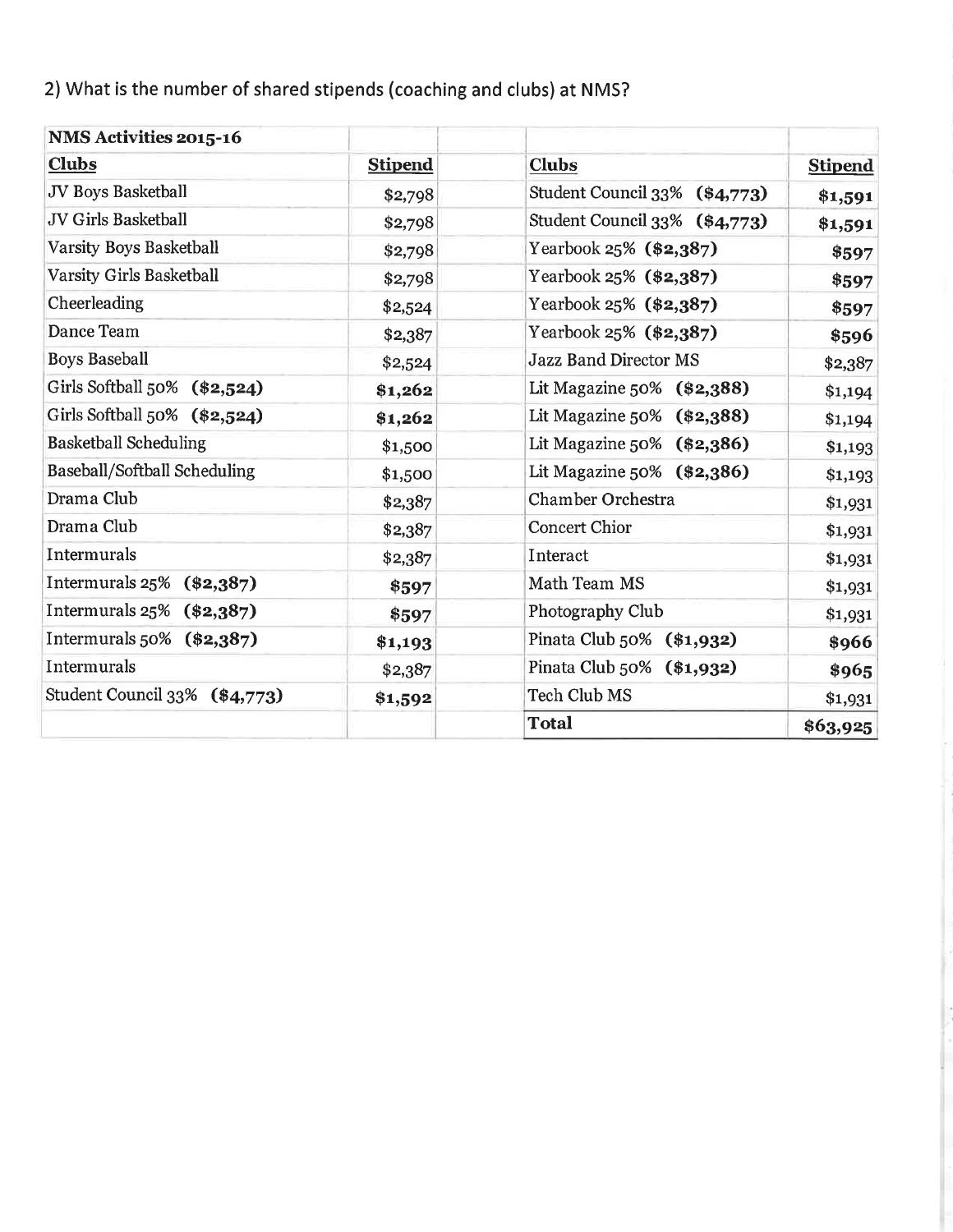3) What is the present student formula for textbooks and supplies?

Per pupil cost is an allocation for each student expected to be in attendance for the following school year. This cost would typically be increased by the CPI each year to account for the inflationary impact on prices but we have held these factors constant for the sixth year in a row.

### **ALLOTMENTS PER SCHOOL** 2015-2016

| Tomi Let Lupit Allotment – Regular Instruction and Start Support |                                  |       |  |  |  |  |
|------------------------------------------------------------------|----------------------------------|-------|--|--|--|--|
| Level                                                            | <b>Total Per Pupil Allotment</b> | Index |  |  |  |  |
| Elementary                                                       | \$237.65                         | 1.00  |  |  |  |  |
| Reed Intermediate                                                | \$245.01                         | 1.03  |  |  |  |  |
| Middle School                                                    | \$257.58                         | 1.08  |  |  |  |  |
| <b>High School</b>                                               | \$379.39                         | 1.60  |  |  |  |  |

#### $\mathbf{u}$  and  $\mathbf{v}$  are  $\mathbf{u}$  and  $\mathbf{v}$  are  $\mathbf{v}$  and  $\mathbf{v}$  are  $\mathbf{v}$  and  $\mathbf{v}$ **The Association Control**  $11.11.1$

**Budget Lines Covered Under Regular Instruction Allotment:** 

Substitutes for Professional Development **Professional Services** Staff Development and Training Repairs **Equipment Rental (excluding copiers) Contracted Services** 

**Printing Services Staff and Student Travel and Trips Instructional Supplies &Materials Textbooks Communications/Postage** Memberships

Not included: Inter-scholastic athletics for Middle School and High School

| Budget Lines covered Under Staff Support Per Pupil Allotment |                                  |  |  |  |  |
|--------------------------------------------------------------|----------------------------------|--|--|--|--|
| <b>Professional Services</b>                                 | <b>Advertising</b>               |  |  |  |  |
| <b>Staff Training</b>                                        | Printing                         |  |  |  |  |
| Equipment Rental (excluding copiers)                         | Memberships                      |  |  |  |  |
| <b>Contracted Services</b>                                   | <b>Staff Travel for Training</b> |  |  |  |  |
| Communications                                               | <b>Office Supplies</b>           |  |  |  |  |

#### PLEASE NOTE THAT PROJECTIONS ARE BASED ON A FIVE YEAR PERSISTANCE RATIO FOR ALL GRADES (including Kindergarten)

| <b>Schools</b>       | CO<br>10/1/14<br>Projections | Per Pupil<br>Allotment* | Regular<br>Instruction<br><b>Total</b> | Per Pupil<br>Staff<br>Support<br>Allotment | <b>Total Staff</b><br>Support<br><b>Allotment</b> | Total<br><b>Allotment</b> |
|----------------------|------------------------------|-------------------------|----------------------------------------|--------------------------------------------|---------------------------------------------------|---------------------------|
| <b>Hawley</b>        | 296                          | \$222                   | \$65,712                               | \$15.65                                    | \$4,632                                           | \$70,344                  |
| <b>Sandy Hook</b>    | 314                          | \$222                   | \$69,708                               | \$15.65                                    | \$4,914                                           | \$74,622                  |
| <b>Middle Gate</b>   | 368                          | \$222                   | \$81,696                               | \$15.65                                    | \$5,759                                           | \$87,455                  |
| Head                 |                              |                         |                                        |                                            |                                                   |                           |
| O'meadow             | 322                          | \$222                   | \$71,484                               | \$15.65                                    | \$5,039                                           | \$76,523                  |
| Reed                 | 682                          | \$226                   | \$154,132                              | \$19.01                                    | \$12,965                                          | \$167,097                 |
| <b>Middle School</b> | 805                          | \$233                   | \$187,565                              | \$24.58                                    | \$19,787                                          | \$207,352                 |
| <b>High School</b>   | 1,685                        | \$325                   | \$547,625                              | \$54.39                                    | \$91,647                                          | \$639,272                 |
| <b>Total</b>         | 4,472                        |                         | \$1,177,922                            |                                            | \$144,744                                         | \$1,322,666               |

\*6<sup>th</sup> Year Allotments Held Constant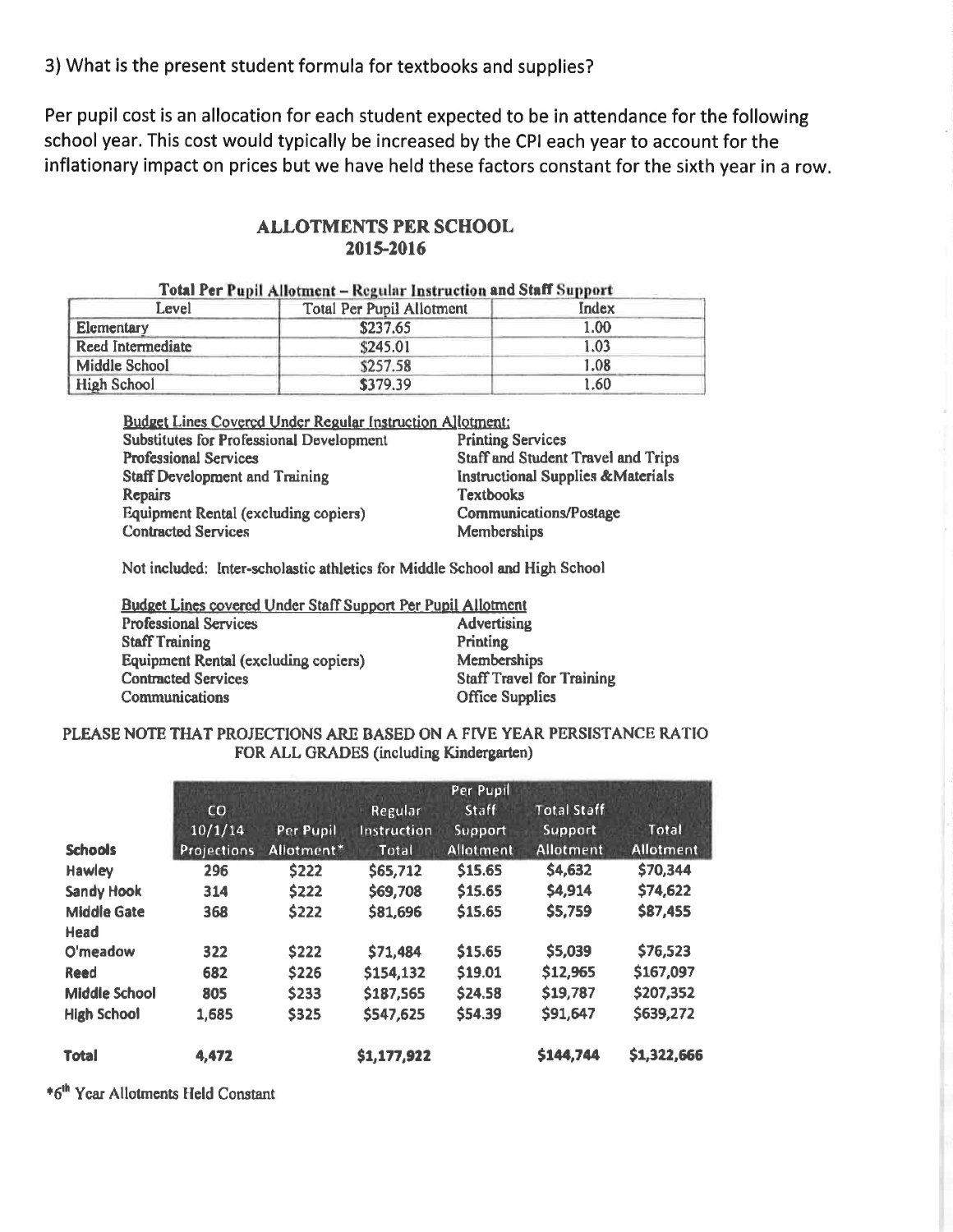#### **GUIDANCE ALLOTMENT FOR** MIDDLE SCHOOL AND HIGH SCHOOL 2015-2016

|                | 10/1/14<br>Projected | <b>Per Pupil</b><br><b>Allotment</b> |                  |
|----------------|----------------------|--------------------------------------|------------------|
| <b>Schools</b> | <b>Enrollment</b>    | Figure*                              | <b>Allotment</b> |
| <b>Reed</b>    | 682                  | \$14.32                              | \$9,766          |
| Middle         | 805                  | \$14.56                              | \$11,721         |
| <b>High</b>    | 1685                 | \$31.53                              | \$53,128         |
| <b>Total</b>   | 3,172                |                                      | \$74,615         |

\*6<sup>th</sup> Year Allotments Held Constant

Budget lines covered under allotment (same lists as staff support)

Additions to allocation will be:

Equipment - This amount will be based on your requests as submitted. Copy Machines - Amount will be the same as current year.

## 4) Number of administrators (assistant principals) in schools comparable in size to NHS?

| Administrators-2012-2013       |              |                       |                            | State Department of Education http://sdeportal.ct.gov/Cedar/WEB/ct_report/CedarHome.aspx |                            |                        |                                     |                            |                                             |       |                                        |
|--------------------------------|--------------|-----------------------|----------------------------|------------------------------------------------------------------------------------------|----------------------------|------------------------|-------------------------------------|----------------------------|---------------------------------------------|-------|----------------------------------------|
| School Name                    | Principal    | Head<br><b>Master</b> | <b>Asst Head</b><br>Master | <b>Assistant</b><br>Principal                                                            | Dean of<br><b>Students</b> | House<br><b>Master</b> | <b>Total FTE</b><br>Administra-tors | <b>Staff</b><br><b>FTE</b> | <b>Administrators</b><br>Average # of Staff | AP    | APs.<br>Total FTE Average #<br>ofStaff |
| Granby Memorial High School    | 1            |                       |                            | 2                                                                                        |                            |                        | 3.0                                 | 64.2                       | 21                                          | 2.0   | 32                                     |
| Fairfield Ward High School     |              | $\mathbf{I}$          |                            |                                                                                          |                            | $\overline{5}$         | 6.0                                 | 131.4                      | 22                                          | 5.0   | 26                                     |
| Fairfield Ludlowe High School  |              | $\mathbf{I}$          |                            |                                                                                          |                            | 5                      | 6.0                                 | 139.9                      | 23                                          | 5.0   | 28                                     |
| Brookfield High School         | $\mathbf{1}$ |                       |                            | $\overline{\mathbf{2}}$                                                                  |                            |                        | 3.0                                 | 79.4                       | 26                                          | 2.0   | 40                                     |
| New Fairfield High School      | 1            |                       |                            | $\mathbf{2}$                                                                             |                            |                        | 3.0                                 | 81.2                       | 27                                          | 2.0   | 41                                     |
| Masuk High School              | $\mathbf{I}$ |                       |                            | $\mathbf{a}$                                                                             | $\mathbf{I}$               |                        | 3.5                                 | 101.6                      | 29                                          | 2.5   | 41                                     |
| Cheshire High School           | 1            |                       |                            | $\overline{\mathbf{3}}$                                                                  |                            |                        | 4.0                                 | 120.6                      | 30                                          | 3.0   | 40                                     |
| Avon High School               | 1            |                       |                            | 2                                                                                        |                            |                        | 3.0 <sub>1</sub>                    | 91.2                       | 30                                          | 2.0   | 46                                     |
| Hall High School               | $\mathbf{1}$ |                       |                            | $\overline{\mathbf{3}}$                                                                  |                            |                        | 4.0                                 | 122.2                      | 31                                          | 3.0   | 41                                     |
| Conard High School             | 1            |                       |                            | 3                                                                                        |                            |                        | 4.0                                 | 127.7                      | 32                                          | 3.0   | 43                                     |
| Guilford High School           | 1            |                       |                            | 1                                                                                        | $\overline{\mathbf{2}}$    |                        | 3.0                                 | 96.0                       | 3 <sup>2</sup>                              | 2.0   | 48                                     |
| Greenwich High School          |              | 1                     | $\mathbf 1$                |                                                                                          | $\mathbf{I}$               | 5                      | 7.5                                 | 246.4                      | 33                                          | 6.5   | 38                                     |
| South Windsor High School      | $\mathbf{1}$ |                       |                            | $\overline{\mathbf{3}}$                                                                  |                            |                        | 4.0.                                | 130.8                      | 33                                          | 3.0   | 44                                     |
| Simsbury High School           | 1            |                       |                            | 3                                                                                        |                            |                        | 4.0                                 | 136.5                      | 34                                          | 3.0   | 46                                     |
| Glastonbury High School        | 1            |                       |                            | 4                                                                                        |                            |                        | 5.0                                 | 170.9                      | 34                                          | 4.0   | 43                                     |
| Amity Regional High School     | $\mathbf{I}$ |                       |                            | $\overline{3}$                                                                           |                            |                        | 4.0                                 | 143.1                      | 36                                          | 3.0   | 48                                     |
| Newtown High School            | ×            |                       |                            | $\overline{\mathbf{3}}$                                                                  |                            |                        | 4.0                                 | 143.9                      | 36 <sub>2</sub>                             | 3.0   | 48                                     |
| Pomperaug Regional High School | $\mathbf{1}$ |                       |                            | $\bf{2}$                                                                                 |                            |                        | 3.0                                 | 114.0                      | 38                                          | 2,0   | 57                                     |
| Daniel Hand High School        | $\mathbf{1}$ |                       |                            | $\overline{2}$                                                                           |                            |                        | 3.0                                 | 115.4                      | 38                                          | 2.0   | 58                                     |
| Trumbull High School           | $\mathbf{1}$ |                       |                            | 3                                                                                        | $\mathbf{1}$               |                        | 4.5                                 | 173.7                      | 39                                          | $3-5$ | 50                                     |
| Farmington High School         | 1            |                       |                            | $\overline{\mathbf{2}}$                                                                  |                            |                        | 3.0                                 | 117.4                      | 39.                                         | 2.0   | 59                                     |
|                                |              |                       |                            |                                                                                          |                            |                        |                                     |                            |                                             |       |                                        |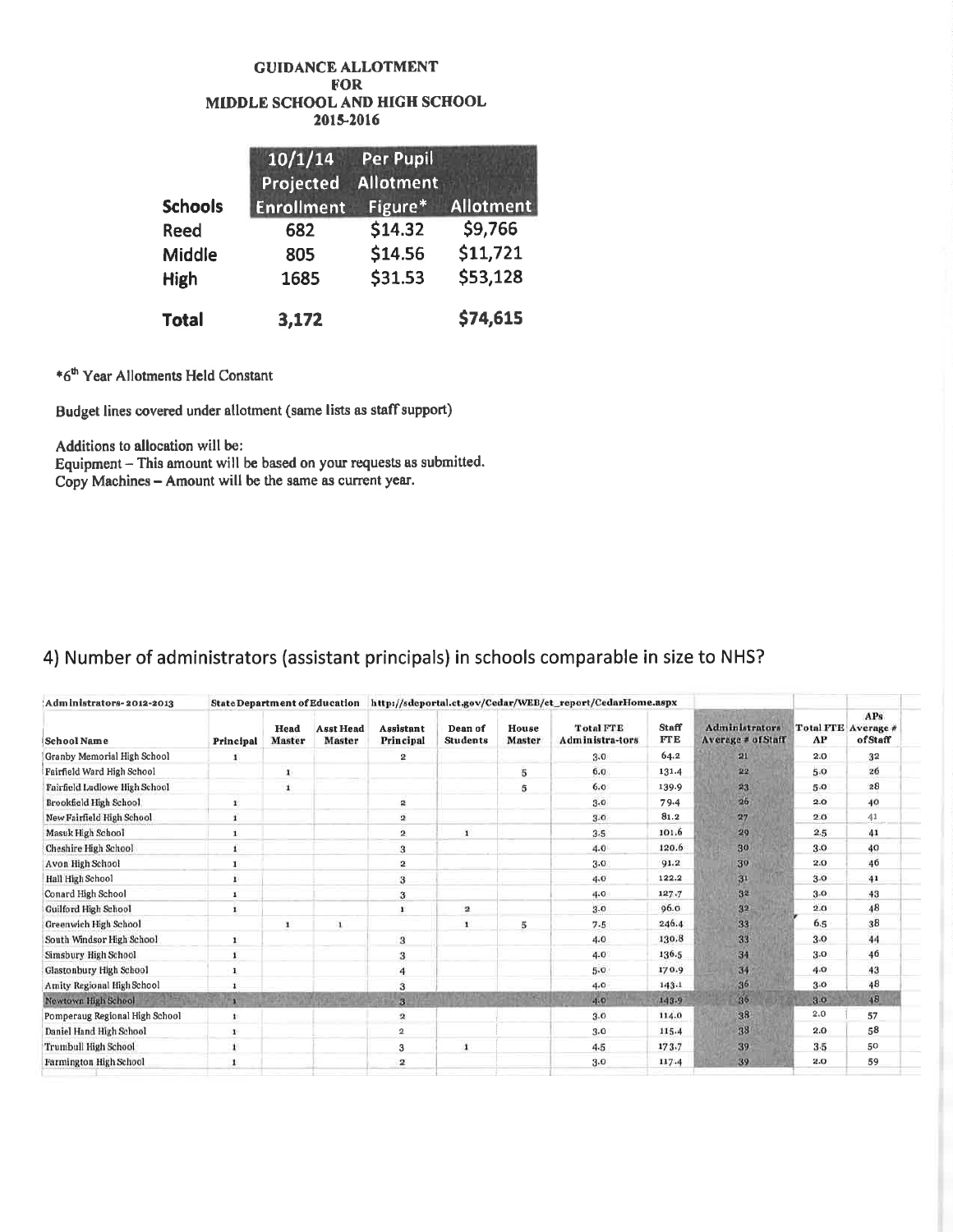# 5) What is the number of shared stipends (coaching and clubs) at NHS?

| NHSACTIVITIES2015-16                   |         |                                    |         |                                         |           |
|----------------------------------------|---------|------------------------------------|---------|-----------------------------------------|-----------|
| <u>Clubs</u>                           | Stipend | Clubs                              | Stipend | Winter Sports                           | Stipend   |
| Category A                             |         | FBLA/DECA 50% (\$1,932)            | \$966   | Head Weight Training 33% (\$5,049)      | \$1,683   |
| Marching Band                          | \$4,647 | Quiz Bowl                          | \$1,931 | Head Weight Training 33% (\$5,049)      | \$1,683   |
| Category B                             |         | Orchestra Pit Director             | \$1,931 | Head Boy's Basketball                   | \$6,043   |
| Drama 50% (\$3,606)                    | \$1,803 | Guidance Honors Assoc              | \$1,931 | JV Boy's Basketball                     | \$3,967   |
| Drama 50% (\$3,606)                    | \$1,803 | Peer Counseling 50% (\$3,862)      | \$1,931 | Freshman Boy's Basketball               | \$3,093   |
| Jazz Ensemble                          | \$3,607 | Peer Counseling 50% (\$3,862)      | \$1,931 | Head Girl's Basketball                  | \$6,043   |
| Student Government 50% (\$7,214)       | \$3,607 | Yearbook                           | \$1,931 | JV Girl's Basketball                    | \$3,967   |
| Student Government 50% (\$7,214)       | \$3,607 | Newspaper                          | \$1,931 | Freshman Girl's Basketball              | \$3,093   |
| Singers                                | \$3,607 | Literary Magazine                  | \$1,931 | <b>Head Wrestling</b>                   | \$5,540   |
| <b>String Ensemble</b>                 | \$3,607 | Art Club                           | \$1,931 | Asst. Wrestling                         | \$3,639   |
| Student Activities 25% (\$3,608)       | 8902    | SADD Advisor 50% (\$1,932)         | 8966    | Head Boy's Swim                         | \$5,540   |
| Student Activities 25% (\$3,608)       | 8902    | SADD Advisor 50% (\$1,932)         | 8966    | Asst. Boy's Swim                        | \$3,639   |
| Student Activities 25% (\$3,608)       | 8902    | Chess Club                         | \$1,931 | Freshman Diving Coach                   | \$2,655   |
| Student Activities 25% (\$3,608)       | \$902   | Interact Club Advisor              | \$1,931 | <b>Head Winter Track</b>                | \$5,540   |
| Marching Band Asst 50% (\$7,214)       | \$3,607 | Debate Club                        | \$1,931 | Asst. Winter Track                      | \$3,639   |
| Marching Band Asst 50% (\$7,214)       | \$3,607 | Jun. Statesman of Am               | \$1,931 | Head Cheerleader                        | \$5,049   |
| Color Guard                            | \$3,607 | Fut. Teacher of Am.                | \$1,931 | JV Cheerleader                          | \$3,093   |
| Sr Class Advisor 50% (\$7,214)         | \$3,607 | <b>Interscholastic Activites</b>   |         | Head Ice Hockey                         | \$6,043   |
| Sr Class Advisor 50% (\$7,214)         | \$3,607 | <b>Fall Sports</b>                 |         | Asst. Ice Hockey                        | \$3,967   |
| National Honor Society                 | \$3,607 | <b>Head Football</b>               | \$6,272 | <b>Spring Sports</b>                    |           |
| Best Buddies 50% (\$3,608)             | \$1,804 | JV Football                        | \$4,142 | <b>Head Baseball</b>                    | \$5,540   |
| Best Buddies 50% (\$3,608)             | \$1,804 | Asst Football                      | \$4,142 | JV Baseball                             | \$3,639   |
| Category C                             |         | Freshman Football 50% (\$6,404)    | \$3,202 | Freshman Baseball                       | \$2,798   |
| Jr Class Advisor 50% (\$4,774)         | \$2,387 | Freshman Football 50% (\$6,404)    | \$3,202 | Head Boy's Track                        | \$5,540   |
| Jr Class Advisor 50% (\$4,774)         | \$2,387 | Head Boy's Soccer                  | \$5,540 | Asst. Boy's Track 33% (\$3,639)         | \$1,213   |
| Leo (Key) Club                         | \$2,387 | JV Boy's Soccer                    | \$3,639 | Asst. Boy's Track 33% (\$3,639)         | \$1,213   |
| <b>Musical Director</b>                | \$2,387 | Freshman Boy's Soccer              | \$2,798 | Asst. Boy's Track 33% (\$3,639)         | \$1,213   |
| Intramurals                            | \$2,387 | Head Girl's Soccer                 | \$5,540 | Head Boy's Tennis                       | \$5,049   |
| Peer Leadership $50\%$ (\$4,774)       | \$2,387 | JV Girl's Soccer                   | \$3,639 | Head Girl's Tennis                      | \$5,049   |
| Peer Leadership 50% (\$4,774)          | \$2,387 | Freshman Girl's Soccer             | \$2,655 | <b>Head Softball</b>                    | \$5,540   |
| Drama Music Prod MGR                   | \$2,387 | Head Cross Country                 | \$5,540 | JV Softball                             | \$3,639   |
| Drama Music Set Designer 50% (\$2,388) | \$1,194 | <b>Head Cross Country</b>          | \$5,540 | Feshman Softball                        | \$2,798   |
| Drama Music Set Designer 50% (\$2,388) | \$1,194 | Asst Cross Country                 | \$3,639 | Head Girl's Track                       | \$5,540   |
| Technology Club                        | \$2,196 | Head Girl's Volleyball             | \$5,540 | Asst. Girl's Track                      | \$3,639   |
| International Programs 50% (\$2,196)   | \$1,098 | JV Girl's Volley ball              | \$3,639 | Asst. Girl's Track                      | \$3,639   |
| International Programs 50% (\$2,196)   | \$1,098 | Freshman Girl's Volleyball         | \$2,655 | Head Golf                               | \$5,049   |
| Category D                             |         | Head Field Hockey                  | \$5,540 | <b>Head Lacrosse Boys</b>               | \$5,540   |
| AFS 50% (\$1,932)                      | 8966    | JV Field Hockey                    | \$3,420 | <b>JV Lacrosse Boys</b>                 | \$3,639   |
| AFS 50% (\$1,932)                      | 8966    | Freshman Field Hockey              | \$2,798 | Freshman Lacrosse Boys                  | \$2,655   |
| Freshman Advisor 50% (\$3,862)         | \$1,931 | Head Girl's Swim                   | \$5,540 | Head Lacrosse Girls                     | \$5,540   |
| Freshman Advisor 50% (\$3,862)         | \$1,931 | Asst. Girl's Swim                  | \$3,639 | Asst. Lacrosse Girls                    | \$3,639   |
| Sophomore Advisor 50% (\$3,862)        | \$1,931 | Freshman Diving Coach              | \$2,655 | Freshman Girls Lacrosse                 | \$2,655   |
| Sophomore Advisor 50% (\$3,862)        | \$1,931 | Head Cheerleader                   | \$5,049 | <b>Head Assistant Athletic Director</b> | \$4,142   |
| Math Team                              | \$1,931 | Head Dance Coach                   | \$4,732 | <b>New Positions</b>                    |           |
| Science Club                           | \$1,931 | <b>Winter Sports</b>               |         | Head Indoor Track                       | \$4,917   |
| FBLA/DECA 50% (\$1,932)                | 8966    | Head Weight Training 33% (\$5,049) | \$1,683 | Head Golf- Girls                        | \$5,049   |
|                                        |         |                                    |         | Head Gymnastics                         | \$4,404   |
|                                        |         |                                    |         | Total                                   | \$413,007 |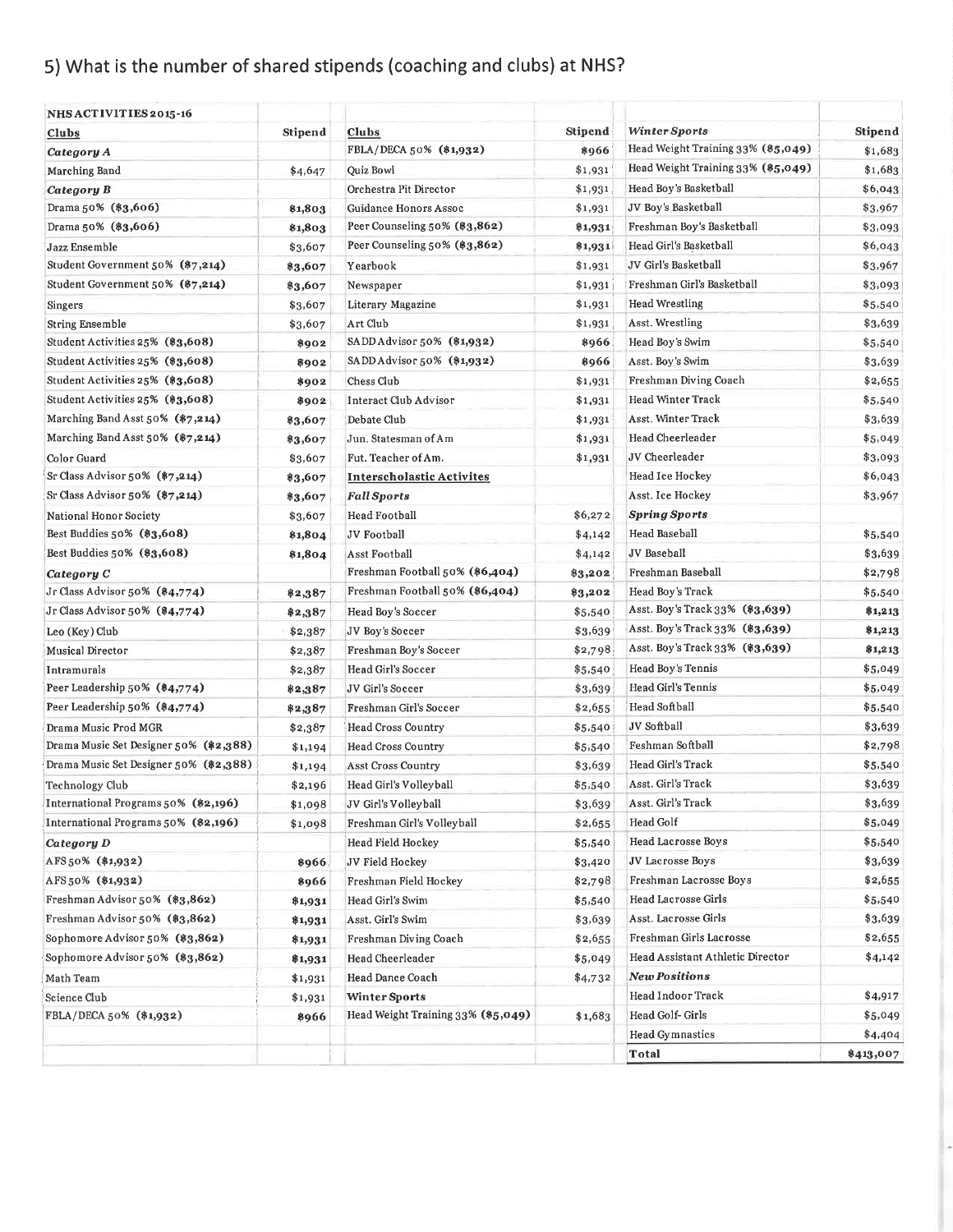# 6) Information pertaining to student cost for club involvement at NHS

| CLUBS-ACTIVITIES-2014-2015                      |                          |                                                          |  |  |
|-------------------------------------------------|--------------------------|----------------------------------------------------------|--|--|
|                                                 |                          |                                                          |  |  |
| Club                                            | Dues*                    |                                                          |  |  |
| <b>Senior Class</b>                             | \$180                    | Prom, Senior Dance, Graduation                           |  |  |
| <b>National Honor Society</b>                   | \$10                     | Cords-Pins                                               |  |  |
| <b>DECA</b>                                     | \$20                     | <b>Chapter Dues</b>                                      |  |  |
| Yearbook Club                                   | \$85                     | Yearbook                                                 |  |  |
| <b>Club</b>                                     | Cost*                    |                                                          |  |  |
| Debate                                          | \$600                    | Yale, Princeton, Hendrick Hudson Tournament Cost         |  |  |
| Ski Club                                        | \$250                    | Ski Trip                                                 |  |  |
| <b>Nice</b>                                     | \$2,000                  | China, France, Spain Trips                               |  |  |
| *Per Student Cost                               |                          |                                                          |  |  |
| Most Clubs offset student cost with fundraising |                          |                                                          |  |  |
| <b>A Few Example</b>                            |                          |                                                          |  |  |
| Club                                            | <b>Fundraiser</b>        |                                                          |  |  |
| <b>Student Activities/LinkCew</b>               |                          | Super Bowl Fundraiser                                    |  |  |
| <b>Best Buddies</b>                             |                          | Yankee Candle Fundraiser, Best Buddies Prom, Talent Show |  |  |
| <b>Junior Class</b>                             | <b>Bake Sales</b>        |                                                          |  |  |
| Leo (Key) Club                                  | Daffodils Days           |                                                          |  |  |
| <b>Technology Club</b>                          |                          | <b>Graduation DVD Sales</b>                              |  |  |
| <b>Freshman Class</b>                           | Bake/Hot Chocolate Sales |                                                          |  |  |
| Sophomore Class                                 | <b>Ice Cream Social</b>  |                                                          |  |  |
| FBLA/DECA                                       | Pie Fundraiser           |                                                          |  |  |
| <b>Guidance Honors Assoc</b>                    | <b>Ice Cream Social</b>  |                                                          |  |  |
| <b>CTIA</b>                                     | Yankee Candle            |                                                          |  |  |
| <b>Student Government</b>                       | School dances, Hypnotist |                                                          |  |  |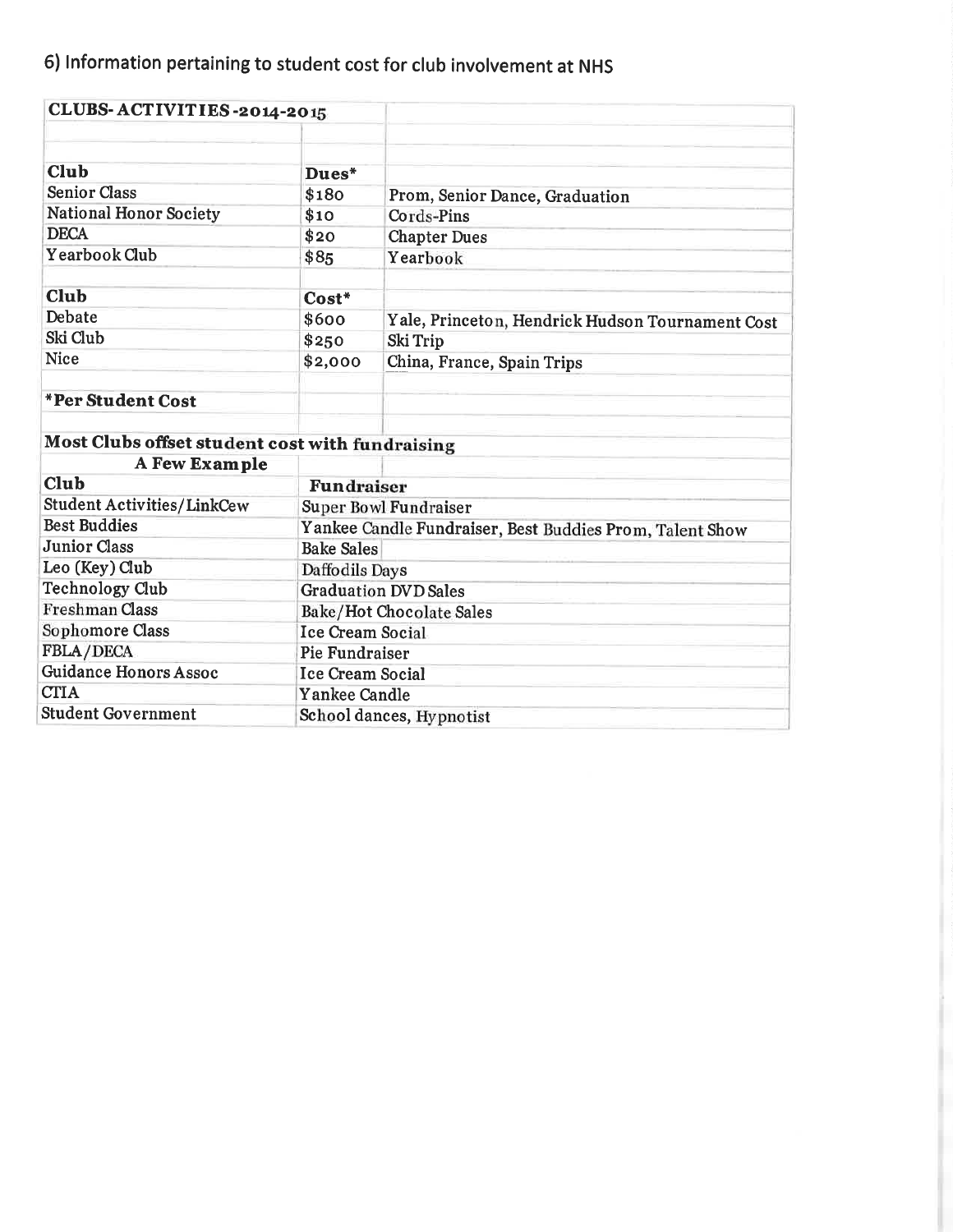# 7) Number of students enrolled in each World Language offering?

| World Language Master Schedule-2014-2015<br><b>Combined Classes</b> |                   |                        |                |                          |          |
|---------------------------------------------------------------------|-------------------|------------------------|----------------|--------------------------|----------|
| <b>Teacher Name</b>                                                 | <b>Department</b> | Course                 | <b>Section</b> | <b>Students</b>          | Combined |
| BATTISTI, L.                                                        | WorldLang         | <b>AP ITALIAN IV</b>   | $3(A-H)$       | 9                        |          |
| BATTISTI, L.                                                        | WorldLang         | <b>CPITALIANI</b>      | $4(A-H)$       | 16                       |          |
| BATTISTI, L.                                                        | WorldLang         | <b>CPITALIANI</b>      | $5(A-H)$       | 18                       |          |
| BATTISTI, L.                                                        | WorldLang         | <b>CP ITALIAN II</b>   | $6(A-H)$       | 8                        |          |
| BATTISTI, L.                                                        | WorldLang         | <b>CP ITALIAN III</b>  | $1(A-H)$       | 2                        | 13       |
| BATTISTI, L.                                                        | WorldLang         | <b>HON ITALIAN III</b> | $1(A-H)$       | 11                       |          |
| BATTISTI, L.                                                        | WorldLang         | <b>HON ITALIAN II</b>  | $6(A-H)$       | 15                       |          |
| CAMBARERI, V.                                                       | WorldLang         | <b>CP SPANISH II</b>   | $7(A-H)$       | 19                       |          |
| CAMBARERI, V.                                                       | WorldLang         | <b>CP SPANISH III</b>  | $2(A-H)$       | 20                       |          |
| CAMBARERI, V.                                                       | WorldLang         | <b>HON SPANISH II</b>  | $3(A-H)$       | 24                       |          |
|                                                                     | WorldLang         | <b>HON SPANISH II</b>  | $5(A-H)$       | 25                       |          |
| CAMBARERI, V.                                                       |                   |                        |                | 17                       |          |
| CAMBARERI, V.                                                       | WorldLang         | HON SPANISH III        | $6(A-H)$       |                          |          |
| DAVIDSON, J.                                                        | WorldLang         | <b>CP FRENCH III</b>   | $2(A-H)$       | 12                       |          |
| DAVIDSON, J.                                                        | WorldLang         | <b>CP FRENCH III</b>   | $3(A-H)$       | 18                       |          |
| DAVIDSON, J.                                                        | WorldLang         | HON FRENCH III         | $1(A-H)$       | 15                       |          |
| DAVIDSON, J.                                                        | WorldLang         | HON FRENCH III         | $7(A-H)$       | 22                       |          |
| DAVIDSON, J.                                                        | WorldLang         | HON FRENCH IV          | $8(A-H)$       | 19                       |          |
| FLANNERY, A.                                                        | WorldLang         | <b>CP FRENCH I</b>     | $2(A-H)$       | 13                       |          |
| FLANNERY, A.                                                        | WorldLang         | <b>CP FRENCH II</b>    | $3(A-H)$       | 21                       |          |
| FLANNERY, A.                                                        | WorldLang         | <b>CP SPANISH I</b>    | $7(A-H)$       | 16                       |          |
| FLANNERY, A.                                                        | WorldLang         | <b>HON FRENCH II</b>   | $1(A-H)$       | 19                       |          |
| FLANNERY, A.                                                        | WorldLang         | <b>HON FRENCH II</b>   | $5(A-H)$       | 22                       |          |
| GIUNTI, M.                                                          | WorldLang         | <b>CP SPANISH II</b>   | $1(A-H)$       | 15                       |          |
| GIUNTI, M.                                                          | WorldLang         | <b>CP SPANISH II</b>   | $3(A-H)$       | 22                       |          |
| GIUNTI, M.                                                          | WorldLang         | <b>CP SPANISH III</b>  | $5(A-H)$       | 26                       |          |
| GIUNTI, M.                                                          | WorldLang         | HON SPANISH III        | $2(A-H)$       | 24                       |          |
| GIUNTI, M.                                                          | WorldLang         | HON SPANISH III        | $6(A-H)$       | 25                       |          |
| GREENFIELD, P.                                                      | WorldLang         | AP FRENCH V ECE UCONN  | $2(A-H)$       | э                        |          |
| GREENFIELD, P.                                                      | WorldLang         | <b>CP FRENCH IV</b>    | $4(A-H)$       | 14                       | 15       |
| GREENFIELD, P.                                                      | WorldLang         | HON FRENCH IV          | $4(A-H)$       | 1.1                      |          |
| GREENFIELD, P.                                                      | WorldLang         | <b>HON FRENCH IV</b>   | $7(A-H)$       | 14                       |          |
| HUETTNER, J.                                                        | WorldLang         | <b>AP LATIN IV</b>     | $7(A-H)$       | $\overline{\phantom{a}}$ |          |
| HUETTNER, J.                                                        | WorldLang         | <b>CP LATIN I</b>      | $1(A-H)$       | 28                       |          |
| HUETTNER, J.                                                        | WorldLang         | <b>CP LATIN I</b>      | $2(A-H)$       | 29                       |          |
| HUETTNER, J.                                                        | WorldLang         | <b>CPLATIN II</b>      | $6(A-H)$       | 11                       | 24       |
| HUETTNER, J.                                                        | WorldLang         | <b>HON LATIN II</b>    | $6(A-H)$       | 13                       |          |
| HUETTNER, J.                                                        | WorldLang         | <b>CP LATIN II</b>     | $B(A-H)$       | 15                       | 28       |
| HUETTNER, J.                                                        | WorldLang         | <b>HON LATIN II</b>    | $8(A-H)$       | 13                       |          |
| HUETTNER, J.                                                        | WorldLang         | <b>CP LATIN III</b>    | $5(A-H)$       | $\mathbf{z}$             | 22       |
| <b>HUETTNER, J.</b>                                                 | <b>WorldLang</b>  | <b>HON LATIN III</b>   | $5(A-H)$       | 20                       |          |
| KELSO, K.                                                           | WorldLang         | <b>CP SPANISH III</b>  | $4(A-H)$       | 25                       |          |
| KELSO, K.                                                           | WorldLang         | <b>CP SPANISH III</b>  | $7(A-H)$       | 25                       |          |
| KELSO, K.                                                           | WorldLang         | <b>CP SPANISH IV</b>   | $8(A-H)$       | 20                       |          |
| KELSO, K.                                                           | WorldLang         | <b>HON SPANISH III</b> | $5(A-H)$       | 26                       |          |
| KENNY, J.                                                           | WorldLang         | <b>CP SPANISH IV</b>   | $1(A-H)$       | 15                       |          |
| KENNY, J.                                                           | WorldLang         | CP SPANISH IV          | $2(A-H)$       | 23                       |          |
| KENNY, J.                                                           | WorldLang         | <b>CP SPANISH IV</b>   | $5(A-H)$       | 15                       |          |
| KENNY, J.                                                           | WorldLang         | HON SPANISH II         | $6(A-H)$       | 26                       |          |
| KENNY, J.                                                           | WorldLang         | <b>HON SPANISH II</b>  | $7(A-H)$       | 20                       |          |
| SARGENT, L.                                                         | WorldLang         | <b>CP SPANISH II</b>   | $1(A-H)$       | 14                       |          |
| SARGENT, L.                                                         | WorldLang         | <b>CP SPANISH II</b>   | $3(A-H)$       | 20                       |          |
| SARGENT, L.                                                         | WorldLang         | <b>CP SPANISH II</b>   | $8(A-H)$       | 24                       |          |
| SARGENT, L.                                                         | WorldLang         | <b>HON SPANISH IV</b>  | 6(A-H)         | 24                       |          |
| SARGENT, L.                                                         | WorldLang         | <b>HON SPANISH IV</b>  | 7(A-H)         | 18                       |          |
| VEGA, N.                                                            | WorldLang         | <b>CP SPANISH I</b>    | $2(A-H)$       | 18                       |          |
| VEGA, N.                                                            | WorldLang         | <b>CP SPANISH I</b>    | 8(A-H)         | 24                       |          |
| VEGA, N.                                                            | WorldLang         | <b>CP SPANISH II</b>   | $1(A-H)$       | 15                       |          |
| VEGA, N.                                                            | WorldLang         | <b>CP SPANISH II</b>   | $6(A-H)$       | 23                       |          |
| VEGA, N.                                                            | WorldLang         | HON SPANISH IV         | $4(A-H)$       | 22                       |          |
| WARD-TOLLER, E.                                                     | WorldLang         | AP SPANISH V ECE UCONN | $2(A-H)$       | 13                       |          |
| WARD-TOLLER, E.                                                     | WorldLang         | AP SPANISH V ECE UCONN | $5(A-H)$       | 19                       |          |
| WARD-TOLLER, E.                                                     | WorldLang         | <b>CP SPANISH III</b>  | $6(A-H)$       | 26                       |          |
| WARD-TOLLER, E.                                                     | WorldLang         | <b>HON SPANISH IV</b>  | $1(A-H)$       | 25                       |          |
| WARD-TOLLER, E.                                                     | WorldLang         | HON SPANISH IV         | $8(A-H)$       | 26                       |          |
| ZHANG, A.                                                           | WorldLang         | AP CHINESE IV          | $7(A-H)$       | 5.                       |          |
| ZHANG, A.                                                           | WorldLang         | <b>CP CHINESE I</b>    | 5(A-H)         | 18                       |          |
| ZHANG, A.                                                           | WorldLang         | <b>CP CHINESE II</b>   | $1(A-H)$       | 7                        |          |
| ZHANG, A.                                                           | WorldLang         | HON CHINESE II         | $6(A-H)$       | 16                       |          |
| <b>7HANG A</b>                                                      | WorldLang         | HON CHINESE III        | $4(A-H)$       | $\overline{z}$           |          |
|                                                                     |                   |                        |                |                          |          |

Total Italian = 7

Total Spanish = 35

Total French =  $13$ 

Total Latin =  $9$ 

Total Chinese = 5

Total Languages = 69